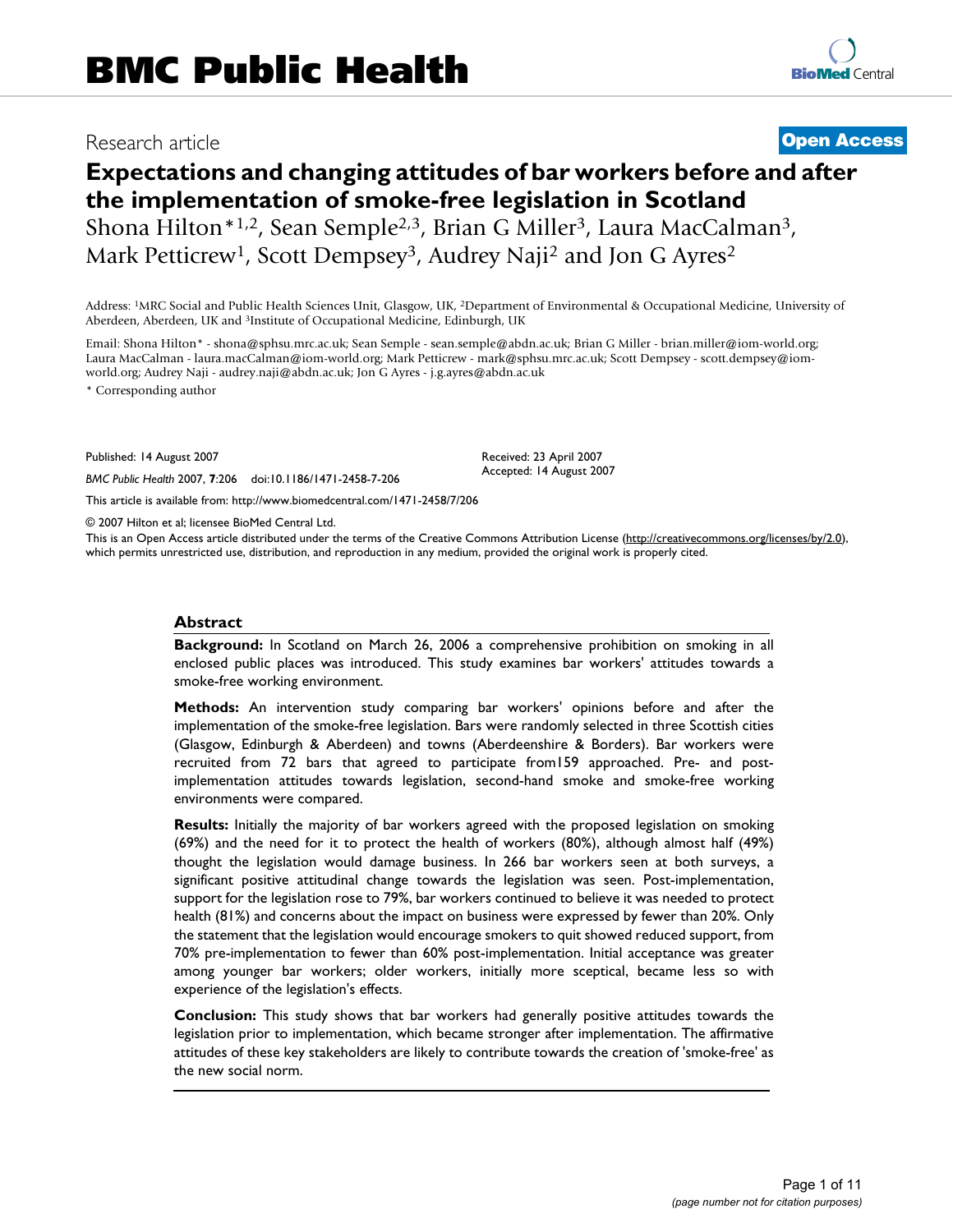# **Background**

On March 26, 2006, Scotland followed Ireland, Norway and other countries in introducing a comprehensive prohibition on smoking in all enclosed public places [1]. The legislation was introduced primarily to reduce the harmful effects of second-hand smoke (SHS) exposure on the health of workers [2]. Recent estimates suggest that over 600 workers die annually in the UK as a result of their exposure to SHS at work, [3] with workers in the hospitality industry having some of the highest occupational SHS exposures [4]. Studies evaluating the health benefits of smoke-free legislation for workers exposed to SHS have shown positive health gains within short periods postimplementation [5]. However, a secondary benefit of the legislation is that people's attitudes towards the social acceptability of smoking may be influenced through efforts to 'de-normalise' smoking. In *A Breath of Fresh Air for Scotland* (2004), the Scottish Executive stated:

"Our long term aim is for no Scot to be exposed involuntarily to second-hand smoke at work or anywhere else and for them to choose to reject smoking as being an outdated and unfashionable practice which doesn't have a place within a healthy forward-looking nation." [6]

Successive UK governments have attempted to change attitudes to smoking and to reduce smoking prevalence through various tobacco control measures, including tax increases on tobacco, prohibiting tobacco advertising, provision of smoking cessation services and a succession of hard-hitting anti-smoking campaigns. Although there is good evidence that these measures increase the social unacceptability of smoking [7] and reduce smoking prevalence, [8] smoking remains an expensive habit imposing a huge economic burden on the NHS [9] and society through ill health, premature death and increased inequalities in health [10].

Experience from other countries suggests that smoke-free laws are associated with reduced adolescent smoking, [11,12] reduced tobacco sales, [13] increased smoking cessation [14] and changes in attitudes towards the acceptability of smoke-free workplaces. A study of California bar owners and staff surveyed before and after smoking restrictions were implemented found that the proportion preferring to work in a smoke-free environment increased from 17% before the restrictions to 51% afterwards [15].

Smokers' attitudes have also changed. In Ireland, a telephone survey of adult smokers ( $n = 769$ ) found that support for smoking legislation in workplaces increased from 43% pre-implementation to 67% post-implementation [16] and, in New Zealand, bar managers who approved of smokefree bars increased from 44% to 60% and public support rose from 56% to 69% [17]. A population-based telephone study conducted in Canada investigated differences between smokers' and non-smokers' attitudes and behaviours to smoking and smoking restrictions [18]. They found that non-smokers whom they described as most 'adamant' about the benefits of legislation and aware of the harmful effects of SHS were most likely to refuse to sit in a smoking section of a restaurant. These individuals were also likely to be younger, to be better educated, and to be less likely to live with a spouse. In contrast, smokers who were classified as 'adamant smokers' were less likely to acknowledge the health risks of smoking to themselves and others, less supportive of the smoking legislation, and were older.

In the UK little is known about the views of workers in the hospitality sector in relation to SHS and legislation to prohibit smoking in enclosed public places. A recent postal survey of 1568 London casino workers found that 91% of workers wanted to change jobs because of SHS, [19] and a telephone survey of 545 Scottish bar workers indicated that 92% of bar workers thought smoke-free legislation would have positive effects on their health[20] The current study is part of the Bar Workers' Health and Environmental Tobacco Smoke Exposure (BHETSE) project, which forms one aspect of a comprehensive evaluation programme of the smoke-free legislation in Scotland [21]. This paper offers the first Scottish perspective on changes in bar workers' attitudes towards the legislation before and after its implementation, the health effects of SHS and working in a smoke-free environment.

#### **Methods**

All bars from within designated postcode (ZIP) areas within three large cities (Glasgow, Edinburgh, Aberdeen) and small towns (population <3000) in the Aberdeenshire and Borders areas within Scotland were entered in to a study database. From a total of 861 available bars covering a broad range of socio-economic areas and types of bars in urban, semi-urban and rural settings, a total of 159 bars were selected at random in sequence in order to recruit a quote of 120 participants in each of the three areas. Each selected bar was contacted by telephone and invited to take part in the study. Bar managers who expressed interest were sent letters and other material describing the study to distribute to all their bar staff. If permission was granted by bar managers, bar visits were conducted by the researcher working in each city at prearranged times to maximise the number of bar staff recruited at each visit. From the 159 bars we contacted, 72 (45%) bars agreed to participate. Participation rates were highest in Aberdeen/shire with 23 bars from 45 contacted (51%), with Edinburgh/Borders (34/73; 47%) and Glasgow (15/41; 37%) having lower participation rates. The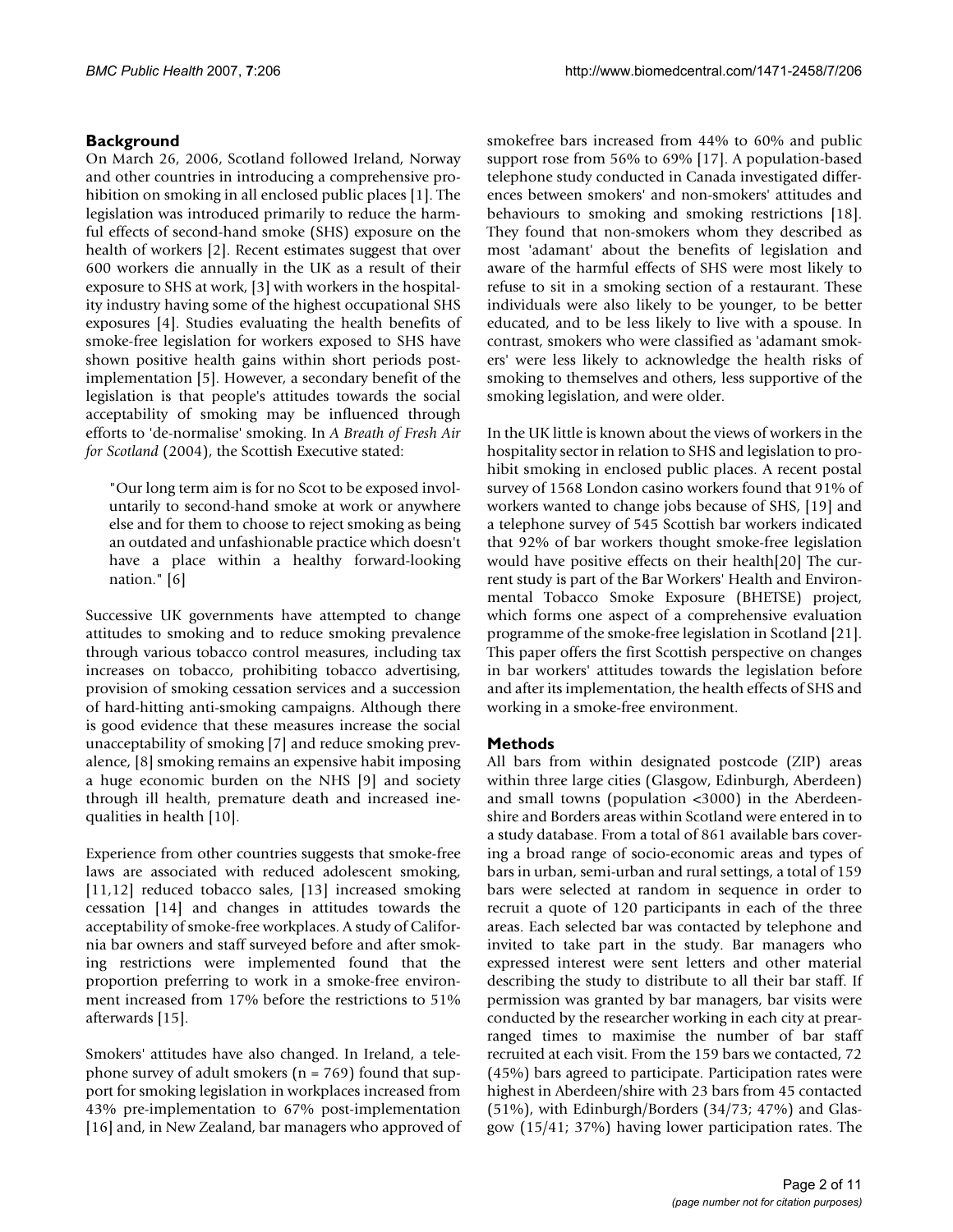primary reasons given for non-participation from over 90% of bar managers was lack of time or being too busy to participate.

We carried out convenience sampling between January 7th and March 25<sup>th</sup> 2006 of a total of 371 bar workers (including managers, owners and bar staff), who were available and willing to take part at the time of our visits, across a range of weekday and weekend shift times. The bar workers completed a baseline survey in the three months leading up to the legislation (26th March 2006) and were followed up between May and July 2006 to assess any change in attitudes towards the legislation, and to working in a smoke-free environment. Follow-up interviews were carried out by contacting the original bar where the worker was seen and arranging a suitable visit time, or by contacting the worker at their home address/ telephone number if they no longer worked at the original bar.

During the visits bar staff completed a health and attitudes questionnaire, carried out lung function testing and provided a saliva sample for cotinine analysis. Lung function and salivary cotinine data will be reported separately. The questionnaire asked bar workers to rate on a five-point ordered scale their views on smoking and on the forthcoming smoking restrictions (Table 2). These same questions (modified only by the tense of the question) were asked again at the follow up visit (Table 3). The survey items were adapted from questions used in the All Ireland Study of Bar Workers' Respiratory Health and will enable direct comparison with that dataset [5].

The study protocol was examined by the Grampian University Hospital Trust Ethics Committee and ethical overview was provided by the study Advisory Committee Group.

#### *Data analysis*

Pre- and post-implementation responses on the five-point scale were tabulated, sub-divided by age group (up to 30 years and over 30 years) and by smoking status. Since occasional and ex-smokers are likely to be heterogeneous groups, and since their numbers were small, results by smoking status are presented only for smokers and nonsmokers. (In general, attitudes for the omitted groups lay between those of smokers and non-smokers).

Change on the five-point scale between the responses given before and after the legislation was calculated for each question and for each respondent. Change in opinions after the legislation were summarised by averaging these numbers to produce a 'mean shift' parameter; in each case, the sign was arranged to be positive for a change in attitude more favourable to anti-smoking legislation. The statistical significance of these shifts, and of comparisons between the distributions of changes by age, gender and by smoking, was assessed using the Wilcoxon-Mann-Whitney U-test, [22] a non-parametric test for the difference in the median of two distributions.

# **Results**

# *Bar worker characteristics*

Of the 371 bar workers who participated in the baseline survey, 266 (72%) were seen at both baseline and followup. Table 1 compares subjects followed up with those lost to follow up. The two groups did not differ significantly in gender, smoking status, level of education or attitudes at baseline. However, there were differences in follow-up rate by age and location. The proportion of those aged over 30 who were successfully followed up was 81% for all three locations. The follow-up rate among those aged 30 or younger was 74% for Aberdeen/shire and Glasgow but only 59% for Edinburgh/Borders, reflecting Edinburgh's younger and more transient bar worker population. The broad similarities in demographics between those followed up and those lost to follow up suggest that the continuing participants may be considered as broadly representative.

# *Bar workers' attitudes*

Table 2 summarises the attitudinal responses of the 371 bar workers initially surveyed, while Table 3 compares the pre- and post-implementation responses for the 266 successfully followed up. The direction of responses has been organised so that the attitudes towards the legislation become more positive as one reads from left to right in the table.

#### *Pre-legislation attitudes*

Bar workers' attitudes at baseline were generally favourable towards the impending legislation. Seventy-six percent expressed agreement that smoke-free bars would be more comfortable places to visit as opposed to 10% who disagreed (question F). Similarly, high percentages of bar workers agreed that the ban would encourage smokers to quit (69%) and that there was a need for the ban to protect workers' health (80%) with only small proportions (10% and 8% respectively) rejecting these views (questions G, H). The baseline survey does show evidence of bar workers concerns, primarily over economic issues relating to customer numbers and jobs. Forty-nine percent of bar workers thought the ban would have a negative effect on business, 41% agreeing that the ban would reduce customer numbers (question A). However, only 27% of bar workers believed it would lead to job losses with 40% believing this was unlikely (question E). Overall, more than two thirds (69%) of bar workers expressed either agreement (27%) or strong agreement (42%) with the proposed legislation (question I).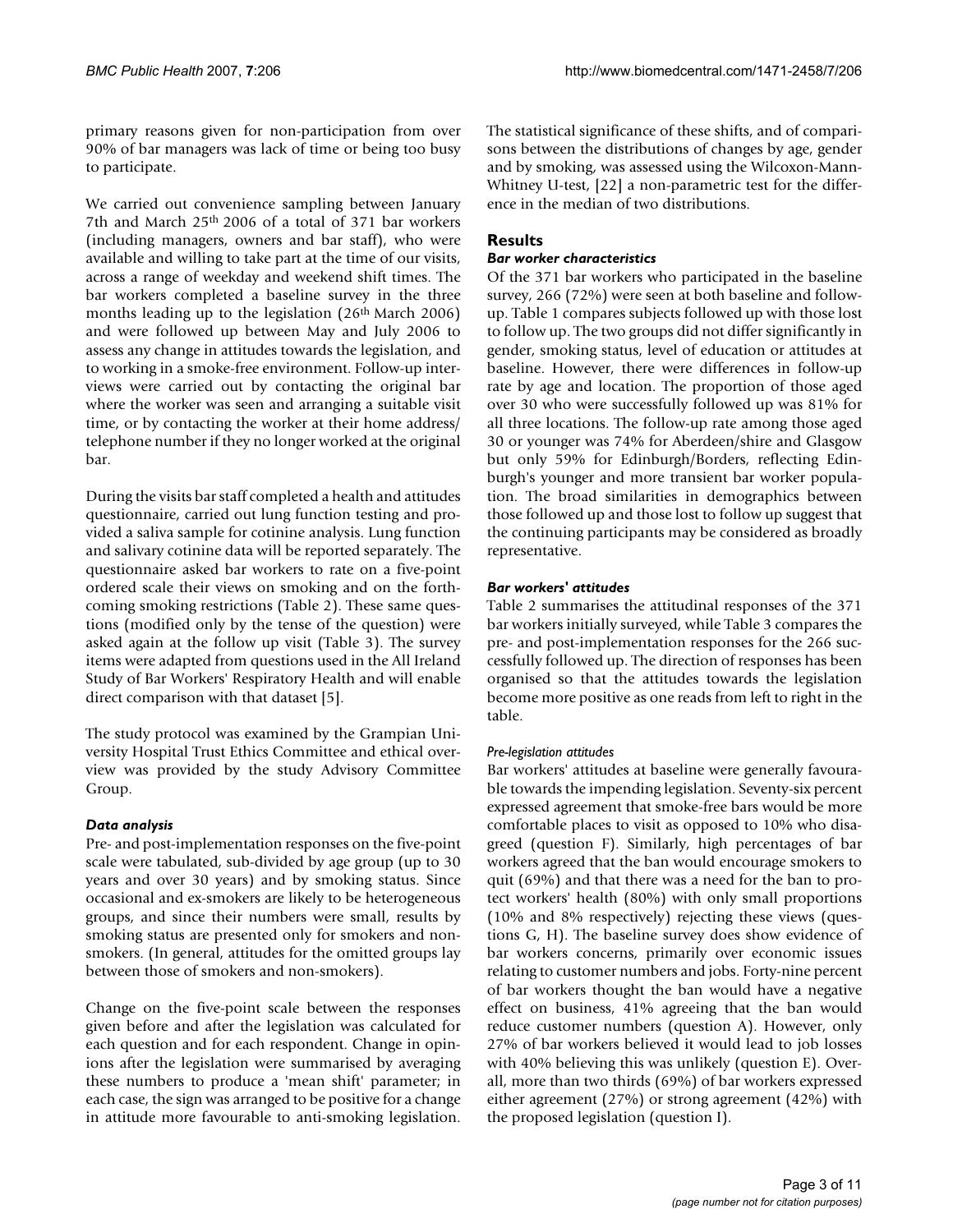### *Changes in attitudes*

A positive and significant attitudinal change towards the smoking legislation among bar workers is seen in table 3. This was most noticeable in relation to their pre-implementation concerns about the legislation being bad for business. Almost half of respondents thought the legislation would damage business pre-implementation, but this dropped to fewer than 20% post-implementation (question A). Among the remaining respondents there was optimism that jobs were secure: this was reflected in a rise from 40% to 61% of respondents disagreeing with the statement that the smoking legislation would result in jobs being lost (question E). While it is possible that some of the 28% lost to follow-up may have lost their jobs as a consequence of the legislation, it is likely those remaining would have been aware of job losses and responded accordingly. Before the legislation nearly half (47%) of the bar workers thought that the legislation would displace smoking to the home, falling to 1 in 4 (24%) post legislation (question D). Before the legislation's implementation 40% of workers feared that fewer people would visit public bars after its introduction, but at follow-up only 14% agreed with this statement (question C). Preimplementation nearly a third of bar workers thought the legislation was unfair on smokers, but this reduced to 21% at follow-up (question B). There was a negative shift on encouraging smokers to quit (question G), which may have reflected their observations that their colleagues and patrons continued to smoke: an initially high degree of optimism of nearly 70% of respondents reduced to fewer than 60% post-implementation. There was also a change in attitude in relation to general support for the introduction of the legislation: the majority (69%) agreed initially with the proposed legislation. (question I) At follow-up the percentage agreeing with the legislation rose further to 79%, and the percentage disagreeing reduced to 12%. There was almost no change in views on the statement that the smoking legislation was needed to protect the health of workers from a very high 4 in 5 agreeing both pre- (80%) and post-legislation (81%) (question H). There was also a strengthening in agreement that smokefree legislation would make visits to bars more comfortable, increasing from75% before to 81% after the legislation (question A).

#### *Age and attitudes towards legislation*

Table 4 shows the attitudes towards each question, preand post-implementation, split by age group up to and above 30 years. Not all respondents answered every question. For questions A, C, D, E, there was a significant positive (i.e. pro-legislation) shift in attitudes in both age groups. For questions B, F, G, I, a significant shift was seen

**Table 1: Characteristics of bar workers surveyed at follow-up and lost to follow-up.**

| <b>Characteristics</b>                   |                | <b>Surveyed at Follow-up</b> |               | Lost to Follow-up |  |  |  |  |
|------------------------------------------|----------------|------------------------------|---------------|-------------------|--|--|--|--|
|                                          | Mean           | (Range)                      | Mean          | (Range)           |  |  |  |  |
| Age (at initial survey)                  | 28.2           | (14, 66)                     | 25.3          | (18, 71)          |  |  |  |  |
| Years worked in bars (at initial survey) | 7.5            | (0.15, 43)                   | 7.0           | (0, 43)           |  |  |  |  |
|                                          | <b>Number</b>  | $(\%)$                       | <b>Number</b> | $(\%)$            |  |  |  |  |
| <b>Sex</b>                               |                |                              |               |                   |  |  |  |  |
| Male                                     | 130            | (49)                         | 61            | (58)              |  |  |  |  |
| Female                                   | 136            | (51)                         | 44            | (42)              |  |  |  |  |
| <b>Smoking Status</b>                    |                |                              |               |                   |  |  |  |  |
| Regular Smoker                           | 108            | (41)                         | 51            | (49)              |  |  |  |  |
| Occasional Smoker                        | 32             | (12)                         | $\mathbf{H}$  | (10)              |  |  |  |  |
| Ex-Smoker                                | 47             | (18)                         | $\mathbf{H}$  | (10)              |  |  |  |  |
| Non-Smoker                               | 77             | (29)                         | 32            | (30)              |  |  |  |  |
| Not answered                             | $\overline{2}$ | (1)                          | 0             | (0)               |  |  |  |  |
| Location                                 |                |                              |               |                   |  |  |  |  |
| Aberdeen/shire                           | 91             | (34)                         | 29            | (28)              |  |  |  |  |
| Glasgow                                  | 91             | (34)                         | 30            | (29)              |  |  |  |  |
| Edinburgh/Borders                        | 84             | (32)                         | 46            | (44)              |  |  |  |  |
| <b>Education Level</b>                   |                |                              |               |                   |  |  |  |  |
| School                                   | 63             | (24)                         | 18            | (17)              |  |  |  |  |
| FE College                               | 73             | (27)                         | 34            | (32)              |  |  |  |  |
| University                               | 120            | (45)                         | 50            | (48)              |  |  |  |  |
| Postgraduate                             | 10             | (4)                          | 3             | (3)               |  |  |  |  |
| Total                                    | 266            |                              | 105           |                   |  |  |  |  |

in attitudes to the likely effect of the smoking legislation

only in the older group. There was no significant shift for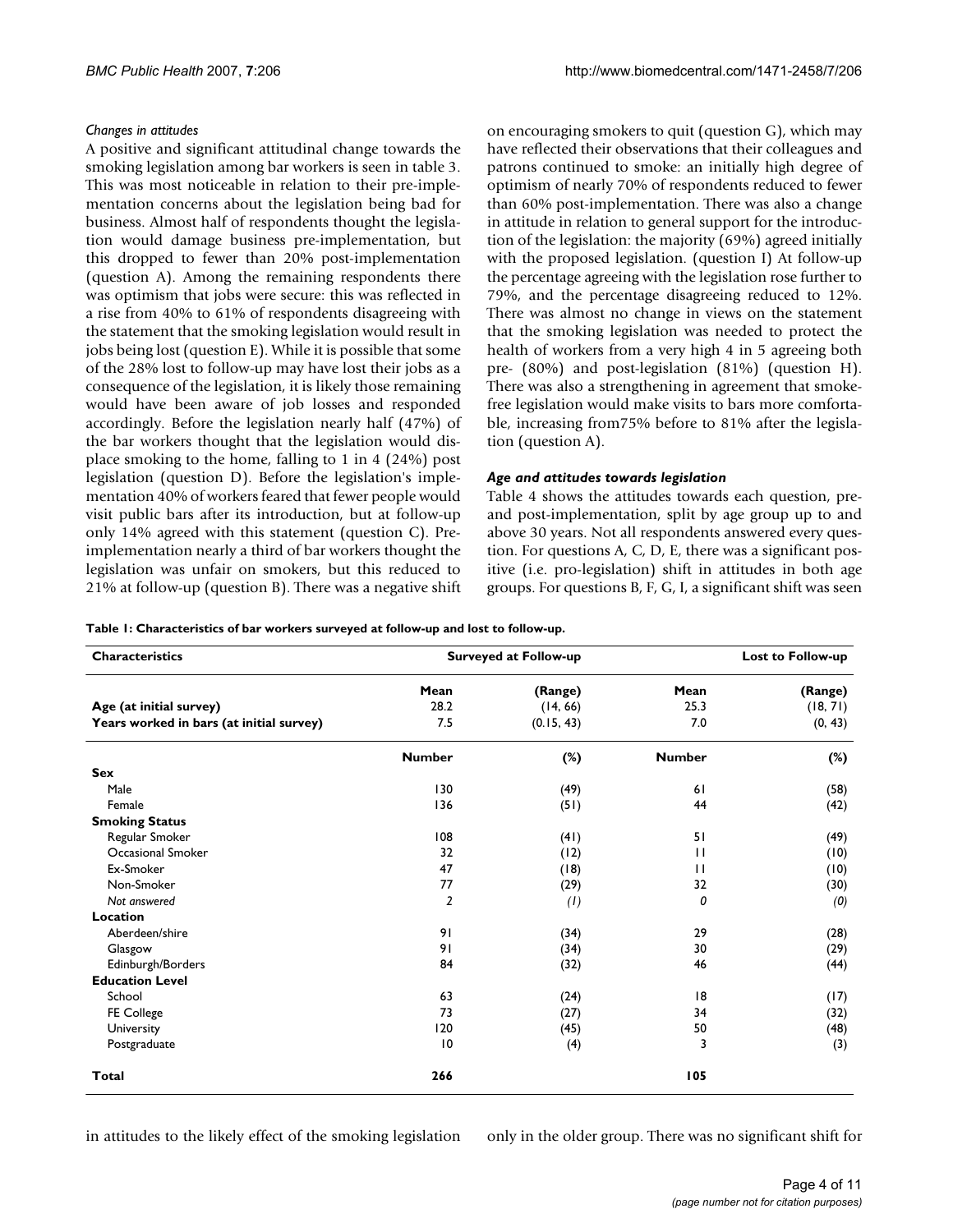|   | Question                                                                   | N   | Response (%) |      |               |      |      |  |  |
|---|----------------------------------------------------------------------------|-----|--------------|------|---------------|------|------|--|--|
|   |                                                                            |     |              | 2    | 3             | 4    |      |  |  |
| A | The ban on smoking will have a negative effect on business for public bars | 370 | 16.2         | 33.0 | 33.2          | 14.9 | 2.7  |  |  |
| в | The smoking ban is an unfair restriction on smokers                        | 368 | 12.8         | 16.3 | 16.6          | 34.5 | 19.8 |  |  |
| C | Fewer people will visit public bars after the ban on smoking               | 368 | ШJ           | 30.2 | 28.0          | 24.7 | 6.0  |  |  |
| D | The smoking ban will make smokers smoke more at home                       | 370 | 14.6         | 32.7 | 28.9          | 21.1 | 2.7  |  |  |
| Е | The smoking ban will result in jobs being lost                             | 368 | 8.4          | 18.2 | 32.9          | 36.4 | 4.1  |  |  |
|   |                                                                            |     |              |      | Response* (%) |      |      |  |  |
|   |                                                                            |     | 5            | 4    | 3             | 2    |      |  |  |
| F | Smoke free public bars will make visits to them more comfortable           | 370 | 1.6          | 8.4  | 14.3          | 32.7 | 43.0 |  |  |
| G | The smoking ban will encourage smokers to quit                             | 370 | 0.8          | 9.2  | 20.8          | 50.5 | 18.6 |  |  |
| н | The smoking ban is needed to protect the health of workers                 | 370 | 0.5          | 7.3  | 11.9          | 41.4 | 38.9 |  |  |
|   | Do you agree with the proposed ban on smoking in public bars?              | 368 | 9.8          | 12.0 | 9.5           | 27.2 | 41.6 |  |  |

**Table 2: Distribution of attitudes in the initial survey, and comparison of pre- and post-legislation attitudes in those followed up: for each question, percentages giving each response. N is the number of people analysed.**

\* Response: 1-Strongly Agree, 2-Agree, 3-Undecided, 4-Disagree, 5-Strongly Disagree

question H, but both groups had anyway been initially supportive of the need to protect workers' health, so there was less opportunity here for increased support. Whether or not significant, the shifts for all of these eight questions were in the positive direction, except for question G, asking whether the smoking legislation will encourage (has encouraged) smokers to quit smoking. Here the shift was negative, although significant only for those 30 and under [see Additional file 1].

#### *Smoking and attitude towards legislation*

Before the legislation was introduced the non-smokers were generally more positive towards it than the smokers (Table 5). Patterns of change were very similar to those in Tables 2, 3 and 4. Questions A, C, D, E, F all showed significant or almost significant shifts in both smokers and non-smokers, while for questions B and I the shift was seen much more in the smokers, who had been initially less positive. Again, the only sizeable negative shift was on question G [see Additional file 1].

#### *Summary*

Overall, bar workers were generally quite positive towards the smoking restrictions pre-implementation and, regardless of age and smoking status, they became even more positive at follow-up. Age and smoking status affected attitude pre-implementation, with the young and the non-smokers being more positive. The changes in attitude were seen in all smoking groups; there were differences by age group, with the initially more sceptical older group becoming rather less so after the implementation.

#### **Discussion** *Main results*

The detrimental effects of smoking have been known for decades [23], and according to the Scottish Health Education Population Survey the general population are aware of the health risks associated with smoking, but may view smoking as a personal choice. Therefore the main thrust of current health education efforts is on raising awareness of the health risks of smoking to others and reducing the acceptability of second-hand smoke exposure [24]. To this end Scotland has followed the public health policies in many developed countries, in prohibiting smoking in enclosed public places in March 2006. Early indications are that smoke-free legislation in Scotland has greatly improved the air quality in bars, providing greater protection to bar workers and patrons from the harmful effects of second-hand smoke [25]. This study shows that bar staff were positive about the likely effects of the legislation before it was implemented, and became even more so afterwards.

The high level of agreement that smoke-free legislation was needed to protect bar workers' health may be due to the comprehensive information campaign (NHS Health Scotland, The Scottish Executive & Cancer Research UK) in the months leading up to the legislation. The generally positive experience of the legislation in Ireland may also have influenced Scottish bar workers' expectations and attitudes towards smoking restrictions [26].

One of the criticisms of the legislation has been the possibility that smoking would be displaced to the home. This concern was raised by the then Secretary of State for Health for England and Wales in September 2004 and is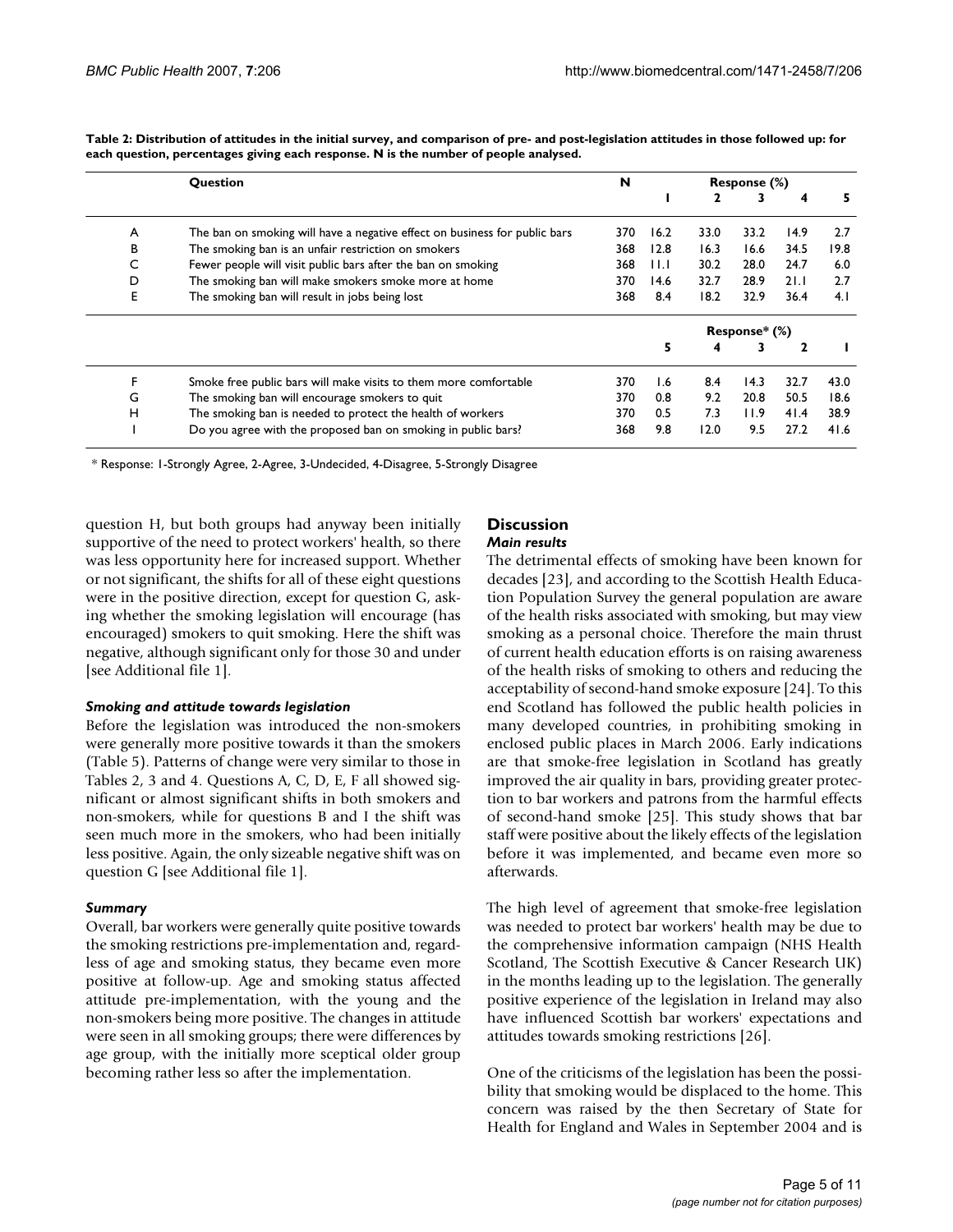|    | Question                                                                                | N   | Period |      | Response* (%) | Mean<br><b>Shift</b> | U-1**<br>p-value |      |      |         |
|----|-----------------------------------------------------------------------------------------|-----|--------|------|---------------|----------------------|------------------|------|------|---------|
|    |                                                                                         |     |        |      | 2             | 3                    | 4                | 5    |      |         |
| A  | The ban on smoking will have (has had) a negative effect on business for<br>public bars | 265 | Pre    | 15.8 | 34.7          | 32.8                 | 15.5             | IJ   | 00.1 | < 0.001 |
|    |                                                                                         |     | Post   | 4.5  | 14.7          | 22.2                 | 41.9             | 16.6 |      |         |
| в  | The smoking ban is an unfair restriction on smokers                                     | 263 | Pre    | 12.2 | 16.3          | 16.3                 | 35.0             | 20.2 | 0.24 | 0.018   |
|    |                                                                                         |     | Post   | 6.5  | 14.4          | 17.1                 | 38.4             | 23.6 |      |         |
| C  | Fewer people will (now) visit public bars after (because of) the ban on<br>smoking      | 264 | Pre    | 10.6 | 31.4          | 27.7                 | 25.8             | 4.5  | 0.78 | < 0.001 |
|    |                                                                                         |     | Post   | 4.9  | 9.8           | 21.6                 | 47.0             | 16.7 |      |         |
| D  | The smoking ban will make (has made) smokers smoke more at home                         | 265 | Pre    | 14.0 | 32.8          | 31.3                 | 19.6             | 2.3  | 0.32 | < 0.001 |
|    |                                                                                         |     | Post   | 7.5  | 18.0          | 48.3                 | 23.8             | 2.3  |      |         |
| E. | The smoking ban will result (has resulted) in jobs being lost                           | 265 | Pre    | 8.3  | 17.7          | 34.7                 | 35.1             | 4.2  | 0.55 | < 0.001 |
|    |                                                                                         |     | Post   | 26   | 42            | 32 B                 | 47.5             | 12.8 |      |         |

**Table 3: Comparison of pre- and post-legislation attitudes in those followed up: for each question, percentages giving each response. N is the number of people analysed.**

|    |                                                                                 |     | Post | 2.6 | 4.2  | 32.8          | 47.5         | 12.8 |         |         |
|----|---------------------------------------------------------------------------------|-----|------|-----|------|---------------|--------------|------|---------|---------|
|    |                                                                                 |     |      |     |      | Response* (%) |              |      |         |         |
|    |                                                                                 |     |      | 5   | 4    | 3             | $\mathbf{2}$ |      |         |         |
| F. | Smoke free public bars will make (have made) visits to them more<br>comfortable | 265 | Pre  | 1.5 | 9.4  | 15.1          | 30.2         | 43.8 | 0.20    | 0.018   |
|    |                                                                                 |     | Post | IJ  | 6.0  | 11.3          | 29.8         | 51.7 |         |         |
| G  | The smoking ban will encourage (has encouraged) smokers to<br>quit              | 265 | Pre  | 0.8 | 7.9  | 21.9          | 51.3         | 8.1  | $-0.28$ | < 0.001 |
|    |                                                                                 |     | Post | 3.0 | 11.7 | 26.4          | 49.8         | 9.1  |         |         |
| н. | The smoking ban is (was) needed to protect the health of<br>workers             | 265 | Pre  | 0.4 | 9.I  | 12.8          | 39.6         | 38.1 | 0.03    | 0.972   |
|    |                                                                                 |     | Post | I.9 | 6.4  | 10.6          | 42.6         | 38.5 |         |         |
|    | Do you agree with the proposed ban on smoking in public bars?                   | 263 | Pre  | 9.9 | 12.5 | 9.9           | 27.0         | 40.7 | 0.32    | 0.017   |
|    |                                                                                 |     | Post | 5.3 | 6.5  | 9.9           | 31.9         | 46.4 |         |         |

\* Response: 1-Strongly Agree, 2-Agree, 3-Undecided, 4-Disagree, 5-Strongly Disagree

\*\* Wilcoxon-Mann-Whitney U-test of equal medians. Tests the overall change in attitude for each question.

also reflected in the initial responses from the bar workers [27]. Their concern decreased by the time of the postimplementation interviews, when only 26% believed that displacement had occurred. However, an evaluation of the behavioural impact of the Irish smoke-free legislation found that the proportion of Irish homes with smoking bans increased [16].

Bar workers in this study expressed concern that the legislation might lead to economic losses for the pub trade, perhaps reflecting concerns expressed by the hospitality industry [28] rather than the experience of other countries, which have not seen trade affected adversely [29-31]. We note that there was a more positive attitude to business and job security at the follow-up survey.

The only topic where we observed a negative shift in attitudes towards the legislation was in relation to whether the legislation would encourage smokers to quit. This may reflect some bar workers' observations that they, their colleagues and patrons have continued to smoke. However, studies that have assessed changes in smoking habits since the introduction of smoke-free legislation report that the measures helped smokers quit [16].

While both smokers and non-smokers appeared to support the legislation, initially the attitudes of older bar workers were less positive than those of younger bar workers. The older workers generally demonstrated a greater change, perhaps reflecting a marked shift in social norms about the acceptability of smoking.

Those lost to follow-up were on average younger by three years. This reflects the fact that younger bar workers are more mobile and likely to have shorter periods of employment within the hospitality sector. The possibility for response bias was thus greater among the younger group, but it is clear from comparison of Tables 2 and 3 that the distribution of initial attitudes among those followed up was almost identical to that of the initial sample. We have no reason to believe that the reasons for loss to follow-up are linked with attitudes to smoking, or that the sample followed up are not representative of young bar workers generally. There was less non-response among the older group, representative of those with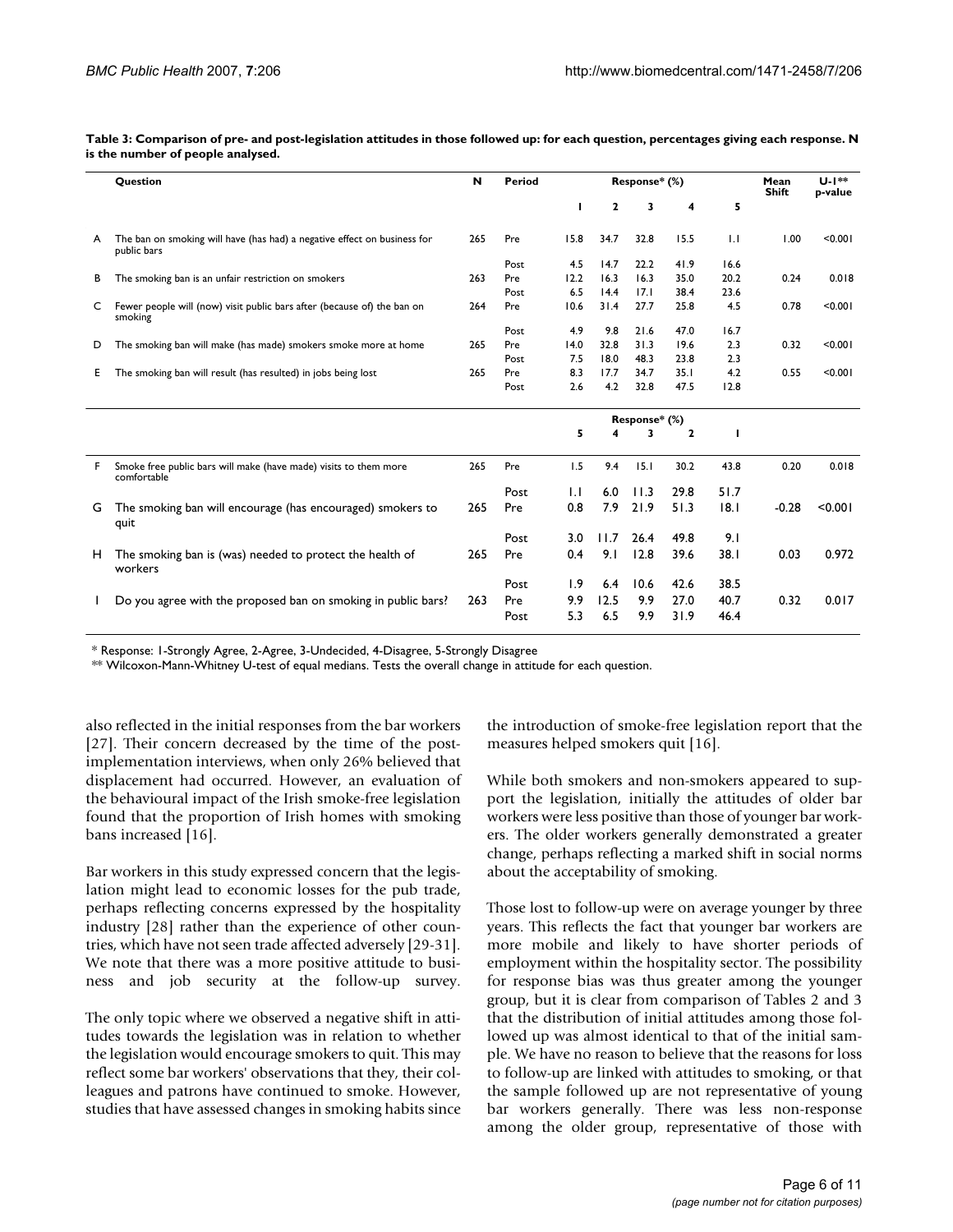**Table 4: Attitudes pre- and post-legislation, split by age group: for each question, percentages giving each response. N is the number of people in each age group.**

|    | Question                                                                                | Age<br>Grou | N   | Peri<br>od |    | Response*       |                 |    | U-1**<br>Mea<br>n<br>p- |           | U-<br>$2***$ |             |
|----|-----------------------------------------------------------------------------------------|-------------|-----|------------|----|-----------------|-----------------|----|-------------------------|-----------|--------------|-------------|
|    |                                                                                         | p           |     |            |    |                 |                 |    |                         | Shif<br>t | value        | p-<br>value |
|    |                                                                                         |             |     |            | I  | $\mathbf 2$     | 3               | 4  | 5                       |           |              |             |
| A  | The ban on smoking will have (has had) a negative<br>effect on business for public bars | ≤30         |     | 192 Pre    | П  | 31              | 39              | 17 | 2                       | 0.90      | < 0.001      | 0.01        |
|    |                                                                                         |             |     | Post       | 4  | 14              | 22              | 43 | 17                      |           |              |             |
|    |                                                                                         | >30         | 73  | Pre        | 27 | 44              | 8               | П  | $\mathbf 0$             | 1.27      | < 0.001      |             |
|    |                                                                                         |             |     | Post       | 5  | 18              | 23              | 38 | 15                      |           |              |             |
| в  | The smoking ban is an unfair restriction on<br>smokers                                  | ≤30         | 190 | Pre        | 6  | $\overline{13}$ | 17              | 41 | 24                      | 0.14      | 0.277        | 0.018       |
|    |                                                                                         |             |     | Post       | 4  | П               | 18              | 40 | 27                      |           |              |             |
|    |                                                                                         | >30         | 73  | Pre        | 29 | 25              | 15              | 21 | $\mathbf{H}$            | 0.49      | 0.026        |             |
|    |                                                                                         |             |     | Post       | 14 | 25              | 4               | 34 | 4                       |           |              |             |
| C. | Fewer people will (now) visit public bars after<br>(because of) the ban on smoking      | ≤30         |     | 192 Pre    | 6  | 31              | 28              | 30 | 6                       | 0.63      | < 0.001      | 0.002       |
|    |                                                                                         |             |     | Post       | 5  | 9               | 24              | 44 | 18                      |           |              |             |
|    |                                                                                         | >30         |     | 72 Pre     | 22 | 33              | 28              | 15 | $\mathbf{I}$            | 1.19      | < 0.001      |             |
|    |                                                                                         |             |     | Post       | 6  | П               | 15              | 54 | 4                       |           |              |             |
| D  | The smoking ban will make (has made) smokers<br>smoke more at home                      | ≤30         |     | 192 Pre    | 13 | 30              | 33              | 22 | $\overline{2}$          | 0.27      | 0.007        | 0.186       |
|    |                                                                                         |             |     | Post       | 8  | 18              | 46              | 25 | 3                       |           |              |             |
|    |                                                                                         | >30         |     | 73 Pre     | 16 | 41              | 26              | 4  | 3                       | 0.45      | 0.001        |             |
|    |                                                                                         |             |     | Post       | 7  | 18              | 55              | 19 | L                       |           |              |             |
| Е. | The smoking ban will result (has resulted) in jobs<br>being lost                        | ≤30         |     | 192 Pre    | 4  | 15              | 33              | 42 | 6                       | 0.40      | < 0.001      | < 0.001     |
|    |                                                                                         |             |     | Post       | 3  | 3               | 31              | 49 | 15                      |           |              |             |
|    |                                                                                         | >30         | 73  | Pre        | 19 | 26              | 38              | 16 | 0                       | 0.93      | < 0.001      |             |
|    |                                                                                         |             |     | Post       | 3  | 8               | 38              | 42 | 8                       |           |              |             |
|    |                                                                                         |             |     |            |    |                 | Response*       |    |                         |           |              |             |
|    |                                                                                         |             |     |            | 5  | 4               | 3               | 2  | п                       |           |              |             |
| F. | Smoke free public bars will make (have made)<br>visits to them more comfortable         | ≤30         |     | 192 Pre    | T  | 9               | 14              | 29 | 47                      | 0.14      | 0.171        | 0.145       |
|    |                                                                                         |             |     | Post       | 2  | 6               | 10              | 30 | 53                      |           |              |             |
|    |                                                                                         | >30         | 73  | Pre        | 3  | $\mathbf{H}$    | 9               | 33 | 34                      | 0.36      | 0.044        |             |
|    |                                                                                         |             |     | Post       | 0  | 7               | 15              | 29 | 49                      |           |              |             |
| G  | The smoking ban will encourage (has encouraged)<br>smokers to quit                      | ≤30         |     | 192 Pre    | T  | 7               | 19              | 54 | 20                      | $-0.34$   | < 0.001      | 0.087       |
|    |                                                                                         |             |     | Post       | 4  | 10              | 27              | 49 | 10                      |           |              |             |
|    |                                                                                         | >30         | 73  | Pre        | ı  | П               | 30              | 44 | 4                       | $-0.12$   | 0.472        |             |
|    |                                                                                         |             |     | Post       | I. | 15              | 26              | 52 | 5                       |           |              |             |
| H. | The smoking ban is (was) needed to protect the<br>health of workers                     | ≤30         |     | 192 Pre    | 0  | $\overline{7}$  | 9               | 41 | 43                      | 0.00      | 0.964        | 0.257       |
|    |                                                                                         |             |     | Post       | 2  | 4               | 10              | 43 | 41                      |           |              |             |
|    |                                                                                         | >30         | 73  | Pre        | I  | 4               | 22              | 37 | 26                      | 0.12      | 0.358        |             |
|    |                                                                                         |             |     | Post       | 3  | 4               | $\mathbf{H}$    | 41 | 32                      |           |              |             |
| L  | Do you agree with the proposed ban on smoking<br>in public bars?                        | $\leq$ 30   |     | 192 Pre    | 5  | 9               | 13              | 27 | 47                      | 0.15      | 0.313        | < 0.001     |
|    |                                                                                         |             |     | Post       | 4  | 4               | 10              | 34 | 48                      |           |              |             |
|    |                                                                                         | >30         | 71  | Pre        | 24 | 23              | $\mathbf{I}$    | 28 | 24                      | 0.76      | 0.002        |             |
|    |                                                                                         |             |     | Post       | 8  | 13              | $\overline{10}$ | 27 | 42                      |           |              |             |

\*Response: 1-Strongly Agree, 2-Agree, 3-Undecided, 4-Disagree, 5-Strongly Disagree

 $^{*\!\times}$  Wilcoxon-Mann-Whitney U-test of equal medians. Tests the change in attitude for each group.

\*\*\* Wilcoxon-Mann-Whitney U-test of equal medians. Tests the differences in change in attitude between groups.

longer service and experience who are likely to benefit most from the legislation because of their reduced expo-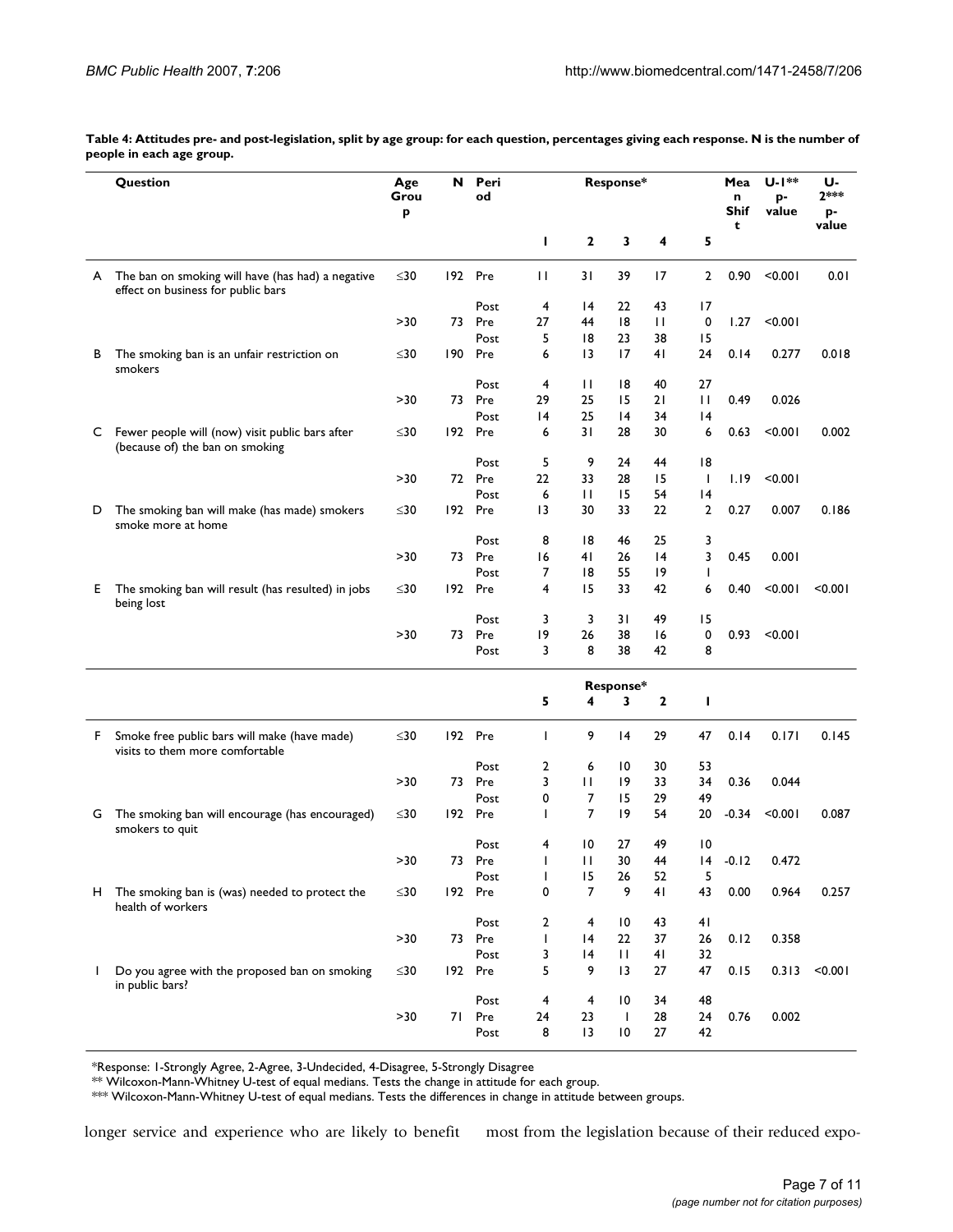|    | Question                                                                                | <b>Smoking</b><br>N<br><b>Status</b> | Period |        |        | Response*    |                |                 | Mean<br>Shift  | U-1**<br>p-<br>value | U-<br>$2**$<br>* p-<br>val |           |
|----|-----------------------------------------------------------------------------------------|--------------------------------------|--------|--------|--------|--------------|----------------|-----------------|----------------|----------------------|----------------------------|-----------|
|    |                                                                                         |                                      |        |        | I.     | 2            | 3              | 4               | 5              |                      |                            | ue        |
| A  | The ban on smoking will have (has had) a negative effect on<br>business for public bars | Smoker                               | 108    | Pre    | 24     | 35           | 27             | 13              | T              | 1.06                 | < 0.00                     | 0.59<br>5 |
|    |                                                                                         |                                      |        | Post   | 6      | 16           | 27             | 39              | 13             |                      |                            |           |
|    |                                                                                         | Non-Smoker                           | 76     | Pre    | 7      | 33           | 37             | 22              | T              | 0.99                 | < 0.00                     |           |
|    |                                                                                         |                                      |        | Post   | 3      | $\mathbf{H}$ | 16             | 49              | 22             |                      |                            |           |
| в  | The smoking ban is an unfair restriction on smokers                                     | Smoker                               | 107    | Pre    | 21     | 23           | 16             | 32              | 7              | 0.29                 | 0.093                      | 0.08<br>8 |
|    |                                                                                         |                                      |        | Post   | 10     | 26           | 19             | 34              | Ħ              |                      |                            |           |
|    |                                                                                         | Non-Smoker                           | 76     | Pre    | 5      | 3            | 17             | 33              | 42             | 0.00                 | 0.967                      |           |
|    |                                                                                         |                                      |        | Post   | 5      | T            | 20             | 32              | 42             |                      |                            |           |
| C  | Fewer people will (now) visit public bars after (because of) the<br>ban on smoking      | Smoker                               | 108    | Pre    | 19     | 33           | 24             | 21              | $\overline{2}$ | 1.08                 | < 0.00                     | 0.00<br>6 |
|    |                                                                                         |                                      |        | Post   | 3      | 10           | 27             | 44              | 17             |                      |                            |           |
|    |                                                                                         | Non-Smoker                           | 76     | Pre    | 4      | 24           | 30             | 33              | 9              | 0.53                 | < 0.00<br>ı                |           |
|    |                                                                                         |                                      |        | Post   | 4      | 12           | $\mathbf{H}$   | 55              | 18             |                      |                            |           |
| D  | The smoking ban will make (has made) smokers smoke more at<br>home                      | Smoker                               | 108    | Pre    | 4      | 32           | 28             | 24              | $\overline{2}$ | 0.25                 | 0.063                      | 0.52<br>6 |
|    |                                                                                         |                                      |        | Post   | 12     | 19           | 34             | 32              | 2              |                      |                            |           |
|    |                                                                                         | Non-Smoker                           | 76     | Pre    | 13     | 26           | 42             | $\overline{13}$ | 5              | 0.34                 | 0.014                      |           |
|    |                                                                                         |                                      |        | Post   | 5      | 13           | 55             | 24              | 3              |                      |                            |           |
| E. | The smoking ban will result (has resulted) in jobs being lost                           | Smoker                               | 108    | Pre    | 14     | 15           | 31             | 37              | 3              | 0.63                 | < 0.00                     | 0.26<br>7 |
|    |                                                                                         |                                      |        | Post   | 3      | 6            | 28             | 51              | 12             |                      |                            |           |
|    |                                                                                         | Non-Smoker                           | 76     | Pre    | 3      | 22           | 28             | 41              | 7              | 0.47                 | 0.001                      |           |
|    |                                                                                         |                                      |        | Post   | 4      | 3            | 25             | 53              | 16             |                      |                            |           |
|    |                                                                                         |                                      |        |        |        |              | Response*      |                 |                |                      |                            |           |
|    |                                                                                         |                                      |        |        | 5      | 4            | 3              | $\mathbf{2}$    | I.             |                      |                            |           |
| F. | Smoke free public bars will make (have made) visits to them more<br>comfortable         | Smoker                               | 108    | Pre    | 4      | 17           | 24             | 37              | 19             | 0.35                 | 0.017                      | 0.35      |
|    |                                                                                         |                                      |        | Post   | T      | П            | 19             | 39              | 30             |                      |                            |           |
|    |                                                                                         | Non-Smoker                           | 76     | Pre    | 0      | 3            | П              | 20              | 67             | 0.21                 | 0.049                      |           |
|    |                                                                                         |                                      |        | Post   | L      | 0            | 4              | 4               | 81             |                      |                            |           |
| G  | The smoking ban will encourage (has encouraged) smokers to<br>quit                      | Smoker                               | 108    | Pre    | ı      | П            | 23             | 47              | 18             | $-0.22$              | 0.079                      | 0.54      |
|    |                                                                                         |                                      |        | Post   | 2      | 15           | 26             | 49              | 8              |                      |                            |           |
|    |                                                                                         | Non-Smoker                           | 76     | Pre    | ı      | 5            | 25             | 58              | Ħ              | $-0.17$              | 0.168                      |           |
|    |                                                                                         |                                      |        | Post   | т      | П            | 29             | 51              | 8              |                      |                            |           |
| н  | The smoking ban is (was) needed to protect the health of<br>workers                     | Smoker                               | 108    | Pre    | T      | 18           | 19             | 44              | 18             | 0.13                 | 0.271                      | 0.06      |
|    |                                                                                         |                                      |        | Post   | 2      | 15           | 13             | 49              | 21             |                      |                            |           |
|    |                                                                                         | Non-Smoker                           |        | 76 Pre | 0      | 3            | $\overline{7}$ | 26              | 64             | $-0.09$              | 0.713                      |           |
|    |                                                                                         |                                      |        | Post   | 3      | J.           | 8              | 26              | 62             |                      |                            | 0.00      |
|    | Do you agree with the proposed ban on smoking in public bars?                           | Smoker                               | 108    | Pre    | 18     | 20           | 17             | 21              | 24             | 0.56                 | 0.005                      |           |
|    |                                                                                         | Non-Smoker                           |        | Post   | 8      | 12           | 15<br>7        | 31              | 33             |                      |                            |           |
|    |                                                                                         |                                      | 75     | Pre    | 3<br>3 | 4            |                | 23              | 64             | 0.15                 | 0.28                       |           |
|    |                                                                                         |                                      |        | Post   |        | T            | 4              | 21              | 71             |                      |                            |           |

**Table 5: Attitudes pre- and post-legislation split by smoking status group: for each question, percentages giving each response. N is the number of people in each smoking group.**

\*Response: 1-Strongly Agree, 2-Agree, 3-Undecided, 4-Disagree, 5-Strongly Disagree.

\*\*Wilcoxon-Mann-Whitney U-test of equal medians. Tests the change in attitude for each group.

\*\*\*Wilcoxon-Mann-Whitney U-test of equal medians. Tests the differences in change in attitude between groups.

sure to SHS over time, and who have the greatest role to play in its enforcement. Figures from Local Authorities (municipalities) show that, in the first few months following the Scottish legislation, a compliance rate in excess of 99 per cent was achieved [32]. The high compliance rates are testament to bar workers' positive attitudes towards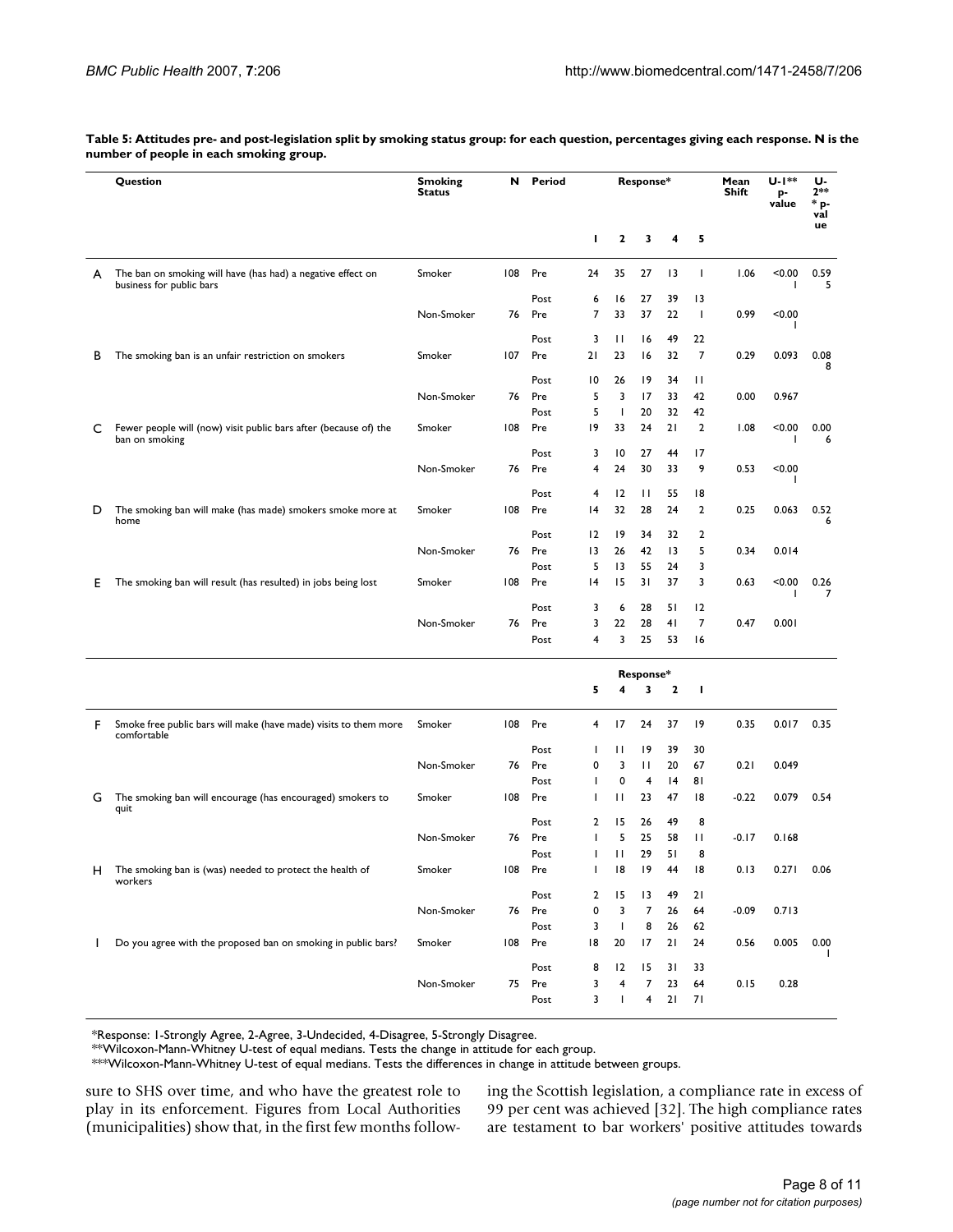the legislation as they performed the role of 'gate-keepers' in enforcing the legislation within their premises.

#### *Limitations and Further Research*

The refusals rate of 55% of the bar managers approached at baseline is similar to that observed in other studies in this setting, [5,33] perhaps reflecting a protest against the impending ban. In recognition of the low take up rate at baseline our sampling strategy aimed to include a diverse sample of bars covering a broad range of socio-economic areas in urban, semi-urban and rural settings to provide an overall picture of the experience of legislation.

Further work to examine the attitudes of this group of bar workers is planned as part of the one-year follow-up of the BHETSE study. Some of our group are also involved in a similar study of bar workers as part of the evaluation of smoke-free legislation in England and it will be of interest to compare and contrast these two groups. Changes in respiratory health among the BHETSE cohort, and how these influence individual attitudes, may also be worth examining.

#### **Conclusion** *What this paper adds*

This is the first evaluation of changes in bar workers' attitudes towards legislation prohibiting smoking in enclosed public places in Scotland. This study shows that bar staff were positive about the likely effects of the legislation before it was implemented, and became even more so afterwards. This positive change in attitudes may reflect a marked shift in social norms about the acceptability of smoking.

The high level of support for smoke-free legislation in Scotland is evidence of a continuing gradual shift in public attitudes towards the harmful effects of SHS exposure, and increasing acceptance that smoke-free environments are necessary to protect bar workers' and non-smokers' health. Changing social norms relate to community-wide behaviour, as distinct from the more direct influence of family and friends, and it seems possible that the high level of support for the smoke-free legislation may have arisen from a combination of positive media reporting and an intensive educational campaign from NHS Health Scotland, CRUK and the Scottish Executive in the months leading up to the legislation. This study demonstrates that smoke-free legislation is welcomed by staff as a public health measure, with young bar workers the most positive. The evaluation of future smoke-free legislation in other countries should seek to understand the concerns and attitudes of those stakeholders involved in implementation and enforcement. In Scotland bar workers played a central role in ensuring a high level of compliance and helped establish smoke-free entertainment venues as the new social norm.

# **Competing interests**

The author(s) declare that they have no competing interests.

### **Authors' contributions**

SS, JA participated in the design of their respective studies discussed in the workshop. SH, SS drafted the manuscript. BM & LM conducted the statistical analysis. BM, LM, MP & JA all commented on drafts of the manuscript. SH, SD & AN collected the data and all authors approved the final manuscript.

# **Additional material**

#### **Additional file 1**

*Data showing attitudes by age and smoking status. Tables of attitudes by age and smoking status.* Click here for file [\[http://www.biomedcentral.com/content/supplementary/1471-](http://www.biomedcentral.com/content/supplementary/1471-2458-7-206-S1.xls) 2458-7-206-S1.xls]

#### **Acknowledgements**

This study is part of the Bar Workers' Health and Environmental Tobacco Smoke Exposure (BHETSE) project funded by NHS Health Scotland, which forms one part of a comprehensive evaluation programme of the smokefree legislation in Scotland. Mark Petticrew is funded by the Chief Scientist Office of the Scottish Executive Department of Health. We warmly thank bar staff and managers who took part in this study. Thanks are also due to Professor Sally Macintyre and Ms Hilary Cowie for their comments. We acknowledge the help and contribution from members of the BHETSE study Advisory Committee Group (Ms Sally Haw, Dr Colin Fischbacher, Professor David Hole and Dr Martie van Tongeren.

#### **References**

- 1. **The Smoking, Health and Social Care (Scotland) Act 2005,** Part I. Edinburgh, The Stationary Office Ltd; 2005.
- 2. Howard |: **Smoking is an occupational hazard.** American Journal *of Independent Medicine* 2004, **46:**161-169.
- 3. Jamrozik K: **Estimate of deaths attributable to passive smoking among UK adults: database analysis.** *The British Medical Journal* 2005, **330:**812-824.
- 4. Jarvis MJ: **Quantitative survey of exposure to other people's smoke in London bar staff.** London , SmokeFree; 2001.
- 5. Allwright S, Paul G, Greiner B, Mullally BJ, Pursell L, Kelly A, Bonner B, D'Eath M, McConnell B, McLaughlin JP, O'Donovan D, O'Kane E, Perry IJ: **[Legislation for smoke-free workplaces and health of](http://www.ncbi.nlm.nih.gov/entrez/query.fcgi?cmd=Retrieve&db=PubMed&dopt=Abstract&list_uids=16230313) [bar workers in Ireland: before and after study.](http://www.ncbi.nlm.nih.gov/entrez/query.fcgi?cmd=Retrieve&db=PubMed&dopt=Abstract&list_uids=16230313)** *BMJ* 2005, **331:**1117.
- 6. **A Breath of Fresh Air for Scotland: The challenge tobacco control action plan.** Edinburgh , Scottish Executive; 2004:p11.
- 7. Alamar BC, Glantz SA: **[Effect of Increased Social Unacceptabil](http://www.ncbi.nlm.nih.gov/entrez/query.fcgi?cmd=Retrieve&db=PubMed&dopt=Abstract&list_uids=16809588)[ity of Cigarette Smoking on Reduction in Cigarette Con](http://www.ncbi.nlm.nih.gov/entrez/query.fcgi?cmd=Retrieve&db=PubMed&dopt=Abstract&list_uids=16809588)[sumption.](http://www.ncbi.nlm.nih.gov/entrez/query.fcgi?cmd=Retrieve&db=PubMed&dopt=Abstract&list_uids=16809588)** *American Journal of Public Health* 2006, **96(8):**1359-1363.
- 8. Levy DT, Romano EA, Mumford AE: **[Recent trends in home and](http://www.ncbi.nlm.nih.gov/entrez/query.fcgi?cmd=Retrieve&db=PubMed&dopt=Abstract&list_uids=15333881) [work smoking bans.](http://www.ncbi.nlm.nih.gov/entrez/query.fcgi?cmd=Retrieve&db=PubMed&dopt=Abstract&list_uids=15333881)** *Tob Control* 2004, **13:**258-263.
- 9. Parrott S, Godfrey C: **[Economics of smoking cessation.](http://www.ncbi.nlm.nih.gov/entrez/query.fcgi?cmd=Retrieve&db=PubMed&dopt=Abstract&list_uids=15087348)** *British Medical Journal* 2004, **328:**947-949.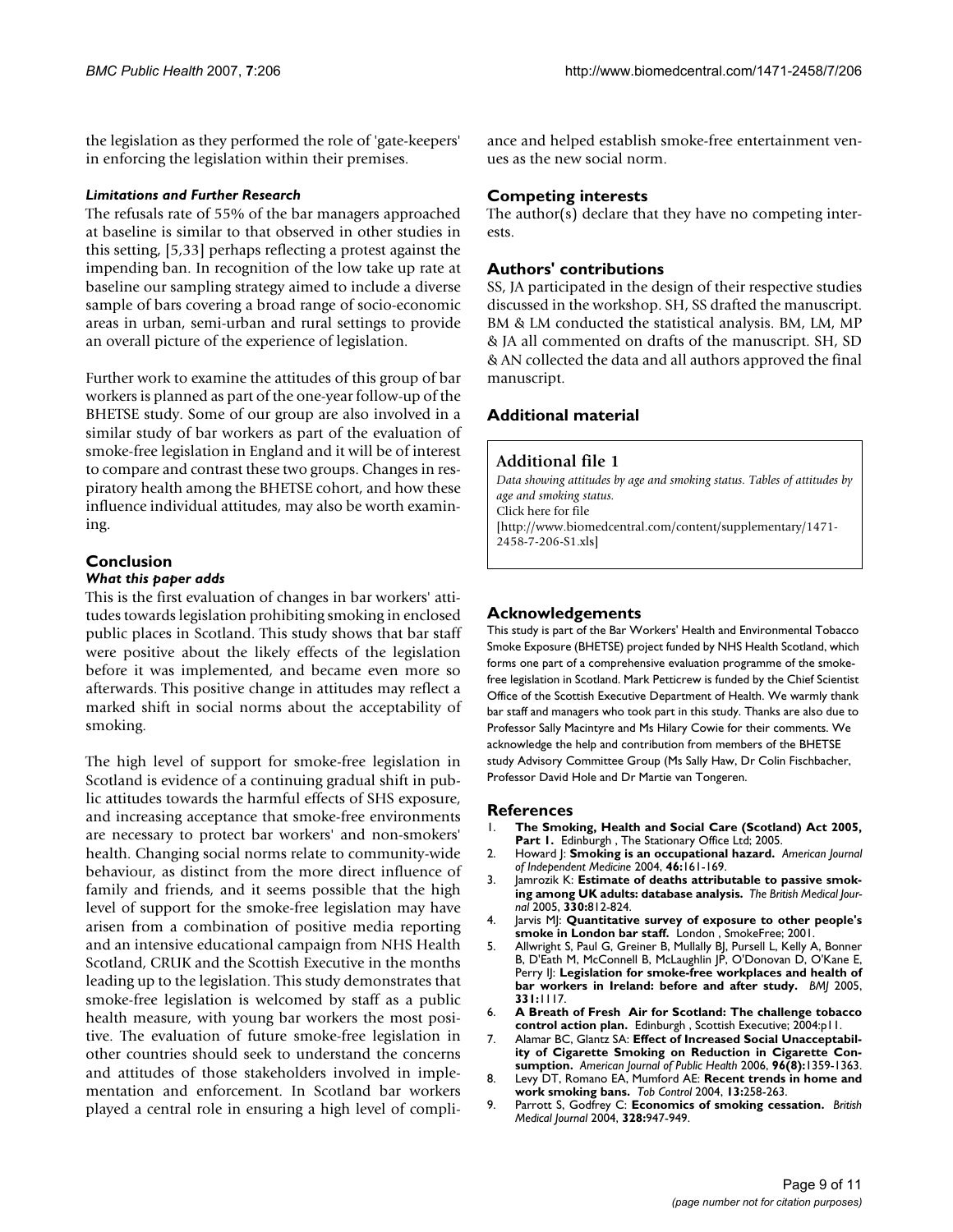- 10. MacGregor A, Wardle H: **Volume 2: Adult health, Chapter 2: Smoking.** In *The Scottish Health Survey 2003* Edited by: Bromley S, Sproston K, Shelton N. Edinburgh , The Scottish Executive Department of Health; 2005.
- 11. Wakefield MA, Chaloupka FJ, Kaufman NJ: **[Effects of restrictions](http://www.ncbi.nlm.nih.gov/entrez/query.fcgi?cmd=Retrieve&db=PubMed&dopt=Abstract&list_uids=10926588) [on smoking at home, at school, and in public places on teen](http://www.ncbi.nlm.nih.gov/entrez/query.fcgi?cmd=Retrieve&db=PubMed&dopt=Abstract&list_uids=10926588)[age smoking: cross sectional study.](http://www.ncbi.nlm.nih.gov/entrez/query.fcgi?cmd=Retrieve&db=PubMed&dopt=Abstract&list_uids=10926588)** *British Medical Journal* 2000, **321:**333-337.
- 12. Siegel M, Albers AB, Cheng DM, Biener L, Rigotti NA: **[Effect of local](http://www.ncbi.nlm.nih.gov/entrez/query.fcgi?cmd=Retrieve&db=PubMed&dopt=Abstract&list_uids=16183980) [restaurant smoking regulations on progression to estab](http://www.ncbi.nlm.nih.gov/entrez/query.fcgi?cmd=Retrieve&db=PubMed&dopt=Abstract&list_uids=16183980)[lished smoking among youths.](http://www.ncbi.nlm.nih.gov/entrez/query.fcgi?cmd=Retrieve&db=PubMed&dopt=Abstract&list_uids=16183980)** *Tob Control* 2005, **14(5):**300-306.
- 13. BBC News: **Cigarette sales hit by ban.** [[http://news.bbc.co.uk/1/](http://news.bbc.co.uk/1/hi/northern_ireland/3640356.stm) [hi/northern\\_ireland/3640356.stm](http://news.bbc.co.uk/1/hi/northern_ireland/3640356.stm)].
- 14. Fichtenberg CM, Glantz SA: **Effect of smoke-free workplaces on smoking behaviour: systematic review.** *British Medical Journal* 2002, **325:**88-194.
- 15. Tang H, Cowling DW, Stevens CM, Lloyd JC: **[Changes of knowl](http://www.ncbi.nlm.nih.gov/entrez/query.fcgi?cmd=Retrieve&db=PubMed&dopt=Abstract&list_uids=14985604)[edge, attitudes, beliefs, and preference of bar owner and](http://www.ncbi.nlm.nih.gov/entrez/query.fcgi?cmd=Retrieve&db=PubMed&dopt=Abstract&list_uids=14985604) [staff in response to a smoke-free bar law.](http://www.ncbi.nlm.nih.gov/entrez/query.fcgi?cmd=Retrieve&db=PubMed&dopt=Abstract&list_uids=14985604)** *Tob Control* 2004, **13:**87-89.
- 16. Fong GT, Hyland A, Borland R: **[Reductions in tobacco smoke](http://www.ncbi.nlm.nih.gov/entrez/query.fcgi?cmd=Retrieve&db=PubMed&dopt=Abstract&list_uids=15735287) [pollution and increases in support for smoke-free public](http://www.ncbi.nlm.nih.gov/entrez/query.fcgi?cmd=Retrieve&db=PubMed&dopt=Abstract&list_uids=15735287) places following the implementation of comprehensive smoke-free workplace legislation in the Republic of Ireland: [findings from the ITC Ireland/UK survey.](http://www.ncbi.nlm.nih.gov/entrez/query.fcgi?cmd=Retrieve&db=PubMed&dopt=Abstract&list_uids=15735287)** *Tob Control* 2005:1-8.
- 17. Thomson G, Wilson N: **[One year of smokefree bars and restau](http://www.ncbi.nlm.nih.gov/entrez/query.fcgi?cmd=Retrieve&db=PubMed&dopt=Abstract&list_uids=16533408)[rants in New Zealand: Impacts and responses.](http://www.ncbi.nlm.nih.gov/entrez/query.fcgi?cmd=Retrieve&db=PubMed&dopt=Abstract&list_uids=16533408)** *BMC Public Health* 2006, **6(1):**64.
- 18. Poland D, Cohen J, Ashley M, Adlaf E, Ferrence R: **[Heterogeneity](http://www.ncbi.nlm.nih.gov/entrez/query.fcgi?cmd=Retrieve&db=PubMed&dopt=Abstract&list_uids=11106705) [among smokers and non-smokers in attitudes and behav](http://www.ncbi.nlm.nih.gov/entrez/query.fcgi?cmd=Retrieve&db=PubMed&dopt=Abstract&list_uids=11106705)[iours regarding smoking and smoking restrictions.](http://www.ncbi.nlm.nih.gov/entrez/query.fcgi?cmd=Retrieve&db=PubMed&dopt=Abstract&list_uids=11106705)** *Tob Control* 2000, **9:**364-371.
- 19. Pilkington P, Gray S, Gilmore AB, Daykin N: **[Attitudes towards](http://www.ncbi.nlm.nih.gov/entrez/query.fcgi?cmd=Retrieve&db=PubMed&dopt=Abstract&list_uids=16497788) [second hand smoke amongst a highly exposed workforce:](http://www.ncbi.nlm.nih.gov/entrez/query.fcgi?cmd=Retrieve&db=PubMed&dopt=Abstract&list_uids=16497788) [survey of London casino workers.](http://www.ncbi.nlm.nih.gov/entrez/query.fcgi?cmd=Retrieve&db=PubMed&dopt=Abstract&list_uids=16497788)** In *Journal of Public Health* Bristol , University of the west of England GMB/T& G unions; 2006.
- 20. Cancer Research UK: **Scottish bars healthier since the smoking ban .** [[http://info.cancerresearchuk.org/news/pressreleases/2006/](http://info.cancerresearchuk.org/news/pressreleases/2006/september/215495) [september/215495\]](http://info.cancerresearchuk.org/news/pressreleases/2006/september/215495).
- 21. Haw SJ, Gruer L, Amos A: **[Legislation on smoking in enclosed](http://www.ncbi.nlm.nih.gov/entrez/query.fcgi?cmd=Retrieve&db=PubMed&dopt=Abstract&list_uids=16488910) [public places in Scotland: how will we evaluate the impact?](http://www.ncbi.nlm.nih.gov/entrez/query.fcgi?cmd=Retrieve&db=PubMed&dopt=Abstract&list_uids=16488910)** *Journal of Public Health* 2006, **28:**24-30.
- 22. Sprent P: **Applied nonparametric statistical methods. 1.** London , Chapman and Hall; 1989.
- 23. Law MR, Morris JK, Wald N|: **[Environmental tobacco smoke,](http://www.ncbi.nlm.nih.gov/entrez/query.fcgi?cmd=Retrieve&db=PubMed&dopt=Abstract&list_uids=9365294) [exposure, and ischaemic heart disease: an evaluation of the](http://www.ncbi.nlm.nih.gov/entrez/query.fcgi?cmd=Retrieve&db=PubMed&dopt=Abstract&list_uids=9365294) [evidence.](http://www.ncbi.nlm.nih.gov/entrez/query.fcgi?cmd=Retrieve&db=PubMed&dopt=Abstract&list_uids=9365294)** *British Medical Journal* 1997, **315:**973-980.
- 24. **Scottish Health education Survey .** Edinburgh , Health Scotland; 1996.
- 25. Semple S, Creely K, Naji A, Miller B, Ayres J: **[Secondhand smoke](http://www.ncbi.nlm.nih.gov/entrez/query.fcgi?cmd=Retrieve&db=PubMed&dopt=Abstract&list_uids=17400951) [levels in Scottish pubs: the effect of smoke-free legislation.](http://www.ncbi.nlm.nih.gov/entrez/query.fcgi?cmd=Retrieve&db=PubMed&dopt=Abstract&list_uids=17400951)** *Tob Control* 2007, **16:**127-132.
- 26. Howell F: **[Smoke-free bars in Ireland: a runaway success.](http://www.ncbi.nlm.nih.gov/entrez/query.fcgi?cmd=Retrieve&db=PubMed&dopt=Abstract&list_uids=15791009)** *Tob Control* 2005, **14:**73 -734.
- 27. BBC News: **Smoking 'working class pleasure' .** [[http://](http://news.bbc.co.uk/1/hi/uk_politics/3789591.stm) [news.bbc.co.uk/1/hi/uk\\_politics/3789591.stm](http://news.bbc.co.uk/1/hi/uk_politics/3789591.stm)].
- 28. **The Publican Newspaper: Reading the smoke signals. Market report.** 2001:22.
- 29. Scollo M, Lal A, Hyland A, Glantz SA: **[Review of the quality of](http://www.ncbi.nlm.nih.gov/entrez/query.fcgi?cmd=Retrieve&db=PubMed&dopt=Abstract&list_uids=12612356) [studies on the economic effects of smoke-free policies on the](http://www.ncbi.nlm.nih.gov/entrez/query.fcgi?cmd=Retrieve&db=PubMed&dopt=Abstract&list_uids=12612356) [hospitality industry.](http://www.ncbi.nlm.nih.gov/entrez/query.fcgi?cmd=Retrieve&db=PubMed&dopt=Abstract&list_uids=12612356)** *Tob Control* 2003, **12:**13-20.
- 30. Mandel LL, Alamar BC, Glantz SA: **[Smoke-free law did not affect](http://www.ncbi.nlm.nih.gov/entrez/query.fcgi?cmd=Retrieve&db=PubMed&dopt=Abstract&list_uids=15735294) [revenue from gaming in Delaware.](http://www.ncbi.nlm.nih.gov/entrez/query.fcgi?cmd=Retrieve&db=PubMed&dopt=Abstract&list_uids=15735294)** *Tob Control* 2005, **14:**10 -102.
- 31. Wakefield M, Siahpush M, Scollo M: **The effect of a smoke-free law on restaurant business in South Australia.** *Australian and New Zealand Journal of Public Health* 2002, **26(4):**375-381.
- 32. Scottish Executive: **Smoking ban gets seal of public approval.** .
- 33. Eisner MD, Smith AK, Blanc PD: **[Bartenders' Respiratory Health](http://www.ncbi.nlm.nih.gov/entrez/query.fcgi?cmd=Retrieve&db=PubMed&dopt=Abstract&list_uids=9851475) [After Establishment of Smoke-Free Bars and Taverns](http://www.ncbi.nlm.nih.gov/entrez/query.fcgi?cmd=Retrieve&db=PubMed&dopt=Abstract&list_uids=9851475) [10.1001/jama.280.22.1909.](http://www.ncbi.nlm.nih.gov/entrez/query.fcgi?cmd=Retrieve&db=PubMed&dopt=Abstract&list_uids=9851475)** *JAMA* 1998, **280(22):**1909-1914.